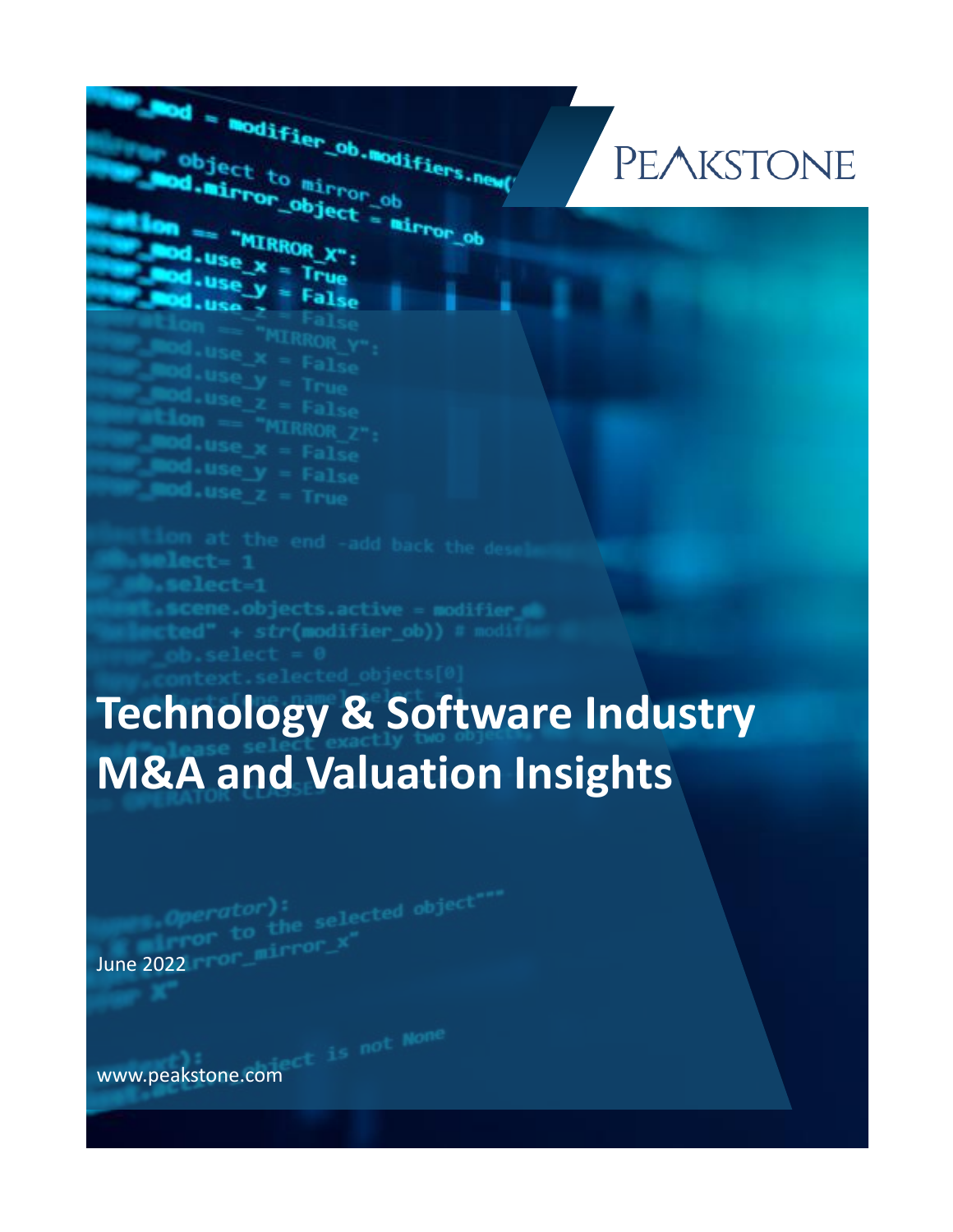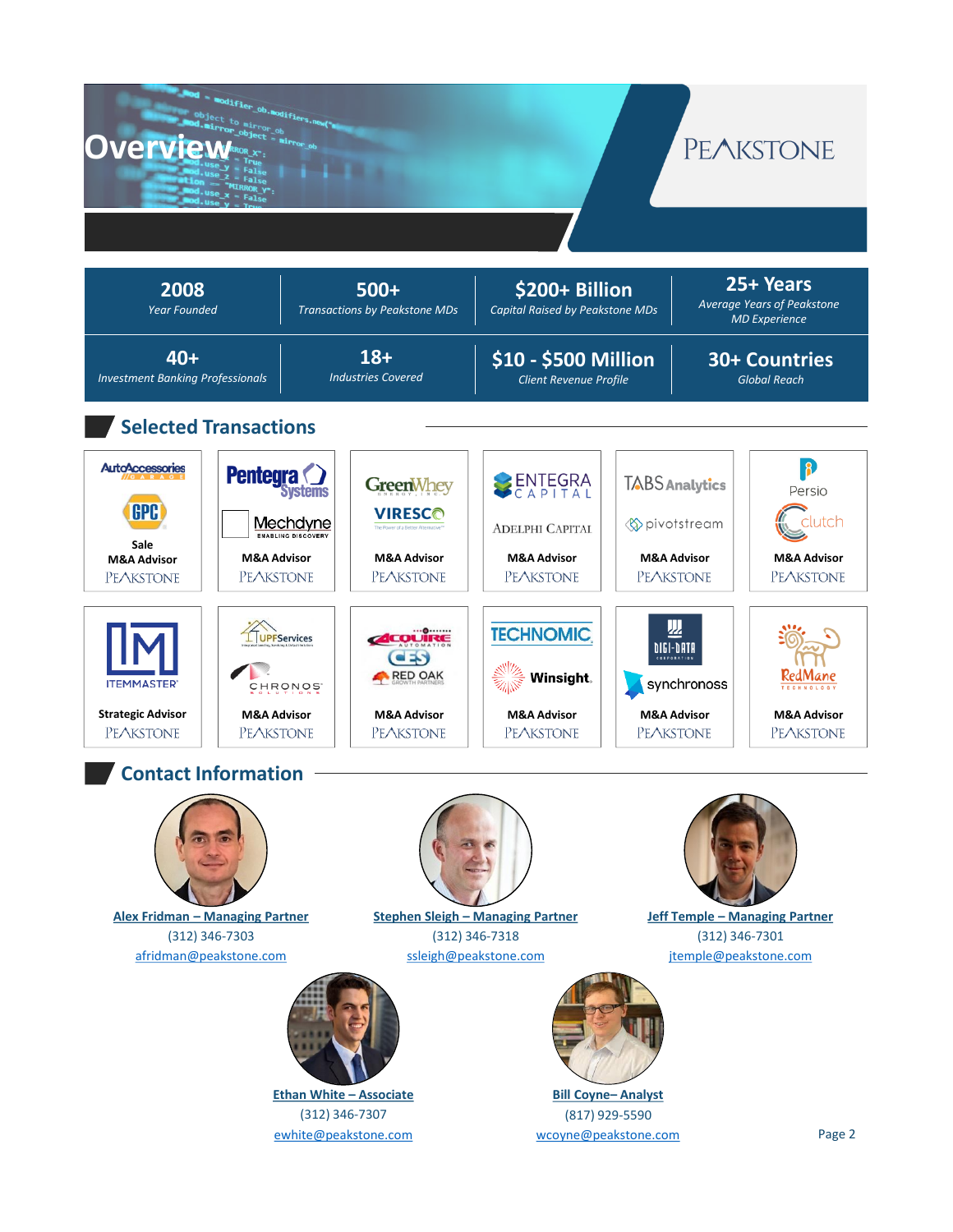

**Technology & Software M&A Count Across the U.S. (2000 – Mar'2022)**





*Note: As of Mar 31, 2022*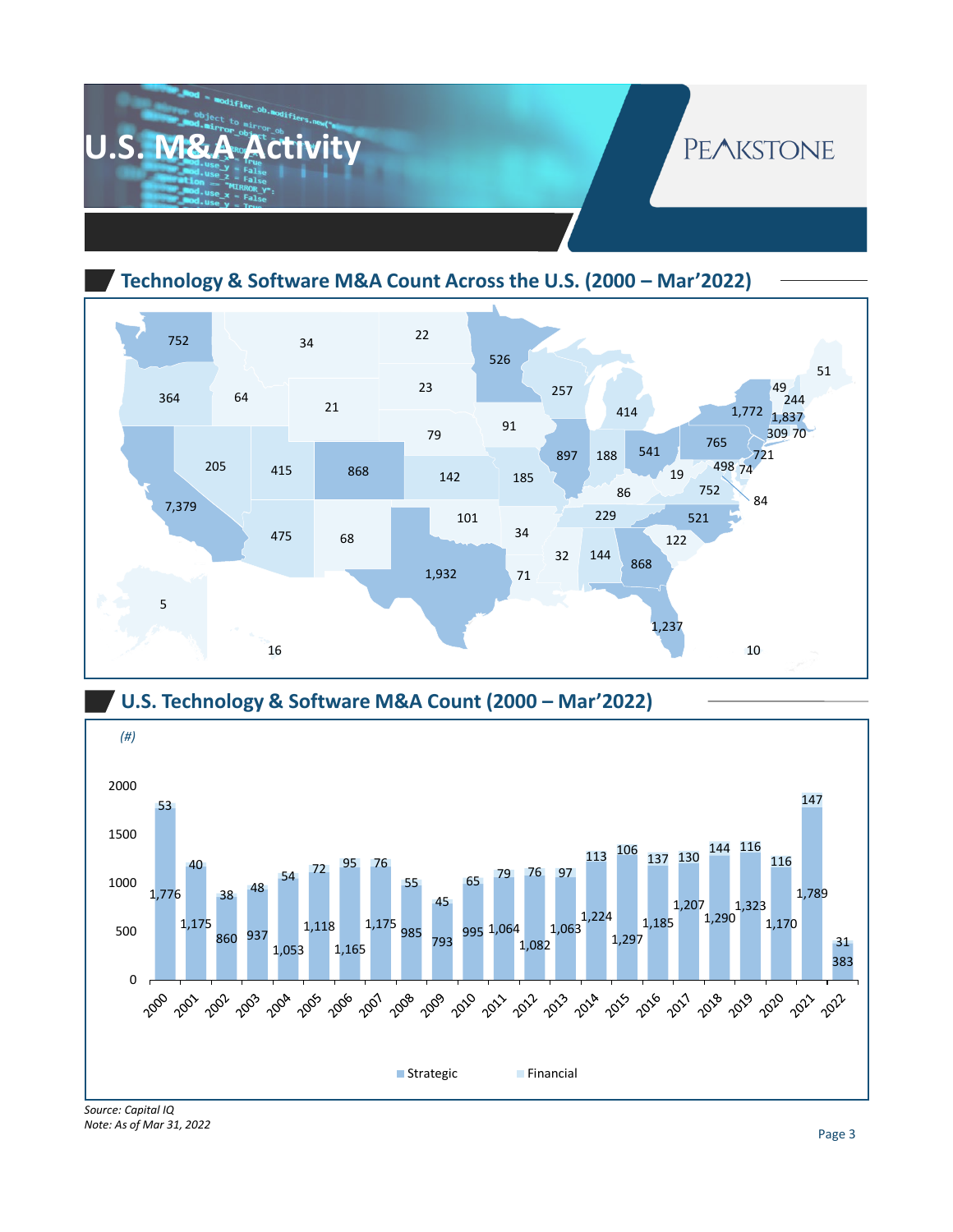

**Median Transaction Value (2000 – Mar'2022)**



**Median EV Multiples (2000 – Mar'2022)** 

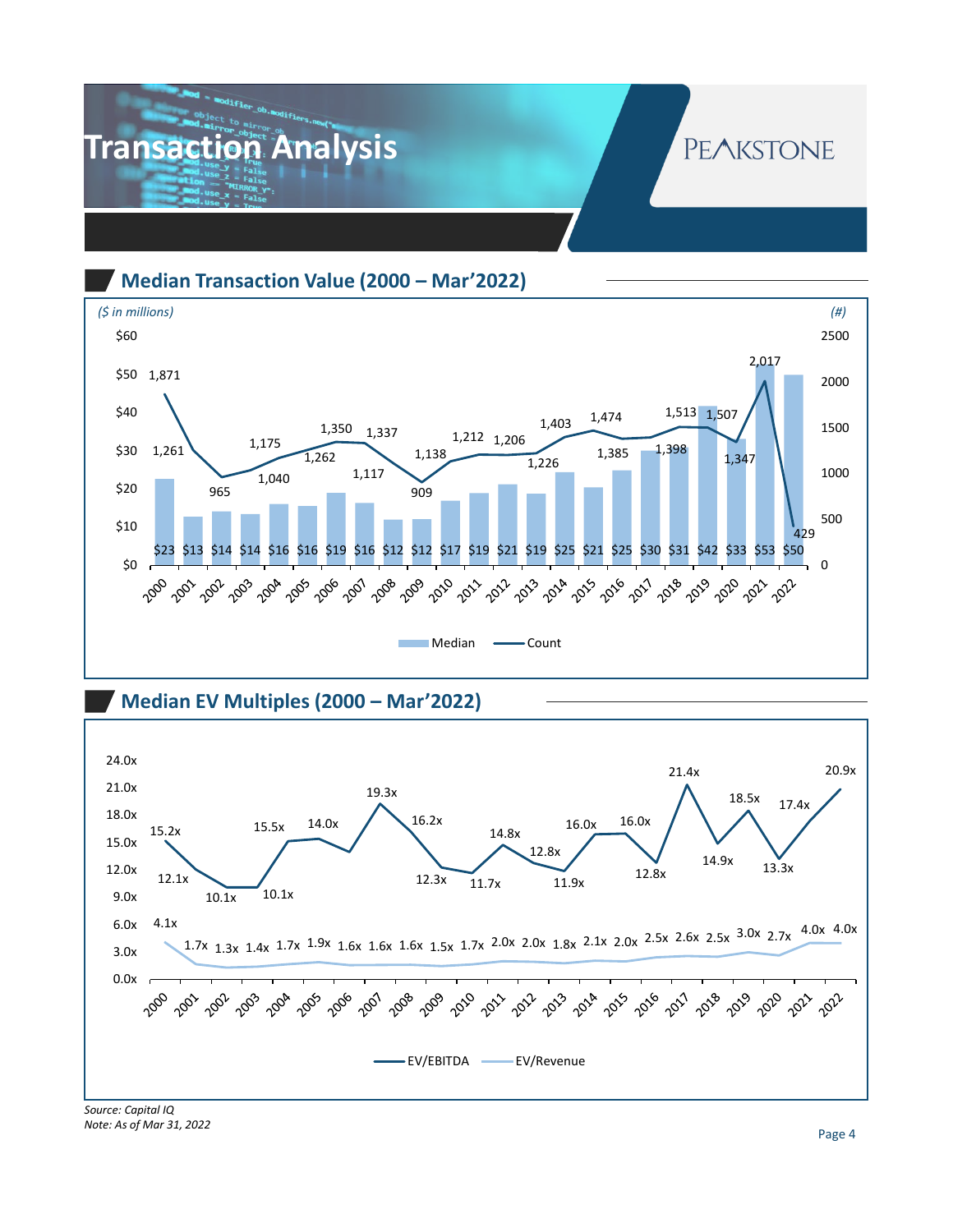

### **Relative Stock Performance (2012 – Mar'2022)**



#### **EV/Revenue Trend (2012 – Mar'2022)**



#### **SaaS Index ("SaaS")**

**Software Index ("Software")**

**Internet Index ("Internet")**

**Financial Technology & Software Index ("FinTech") S&P 500**

*Peakstone SaaS Index: CRM, WDAY, VEEV, TEAM, DDOG, CRWD, U, GWRE Peakstone Software Index: MSFT, ORCL, CSCO, ADBE, IBM, HPQ, NOW, INTU, SPLK Peakstone Internet Index: AMZN, BARK, BOXD, EBAY, W, XMTR, GOOG.L, QUOT, FB, NFLX Peakstone Financial Technology & Software Index: FISV, MA, V, FIS, PYPL, GPN, SQ, MQ, BKI, JKHY, ADP, MCO, PAYX, FLT, WU, MGI*

#### *Source: Capital IQ*

*Note: EV/Revenue multiples for the first and second quarter of the year 2000 ranges from 40.0x–60.0x As of Mar 31, 2022*